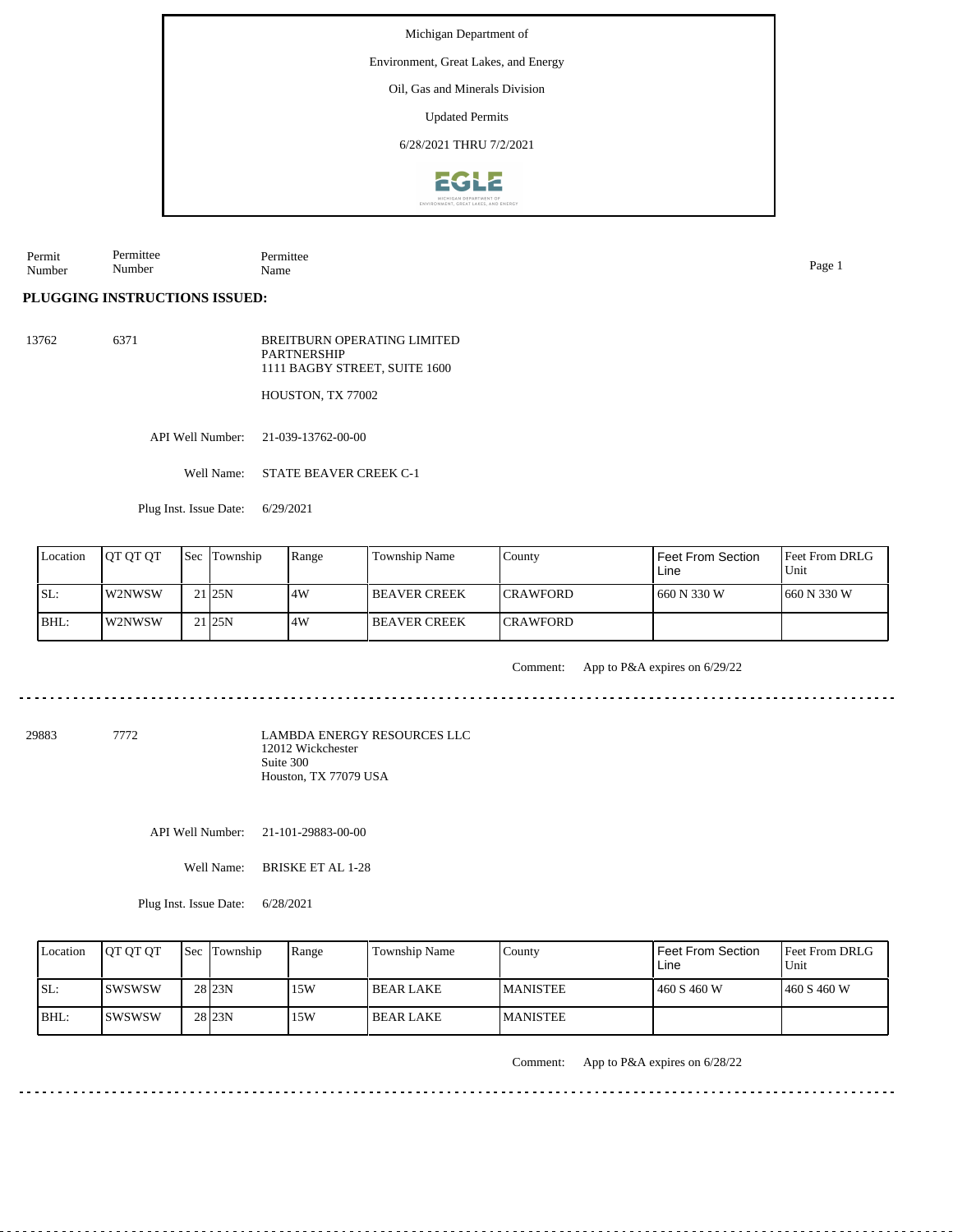Michigan Department of Environment, Great Lakes, and Energy Oil, Gas and Minerals Division Updated Permits 6/28/2021 THRU 7/2/2021**EGLE** 

API Well Number: 21-161-60802-00-00 Well Name: FINKBEINER B4-17 HD1 Plug Inst. Issue Date: 6/24/2021 True Vertical Depth: 3134 60802 5312 PAXTON RESOURCES LLC 132 N OTSEGO AVE GAYLORD, MI 49735 Permit Number Permittee Number Permittee<br>Name Name Page 2

| Location | <b>OT OT OT</b> | 'Sec | Township | Range | <b>Township Name</b> | County            | l Feet From Section<br>Line | <b>Feet From DRLG</b><br>Unit |
|----------|-----------------|------|----------|-------|----------------------|-------------------|-----------------------------|-------------------------------|
| ISL:     | <b>ISWNESE</b>  |      | 8 I 4 S  | 5Ε    | <b>SALINE</b>        | IWASHTENAW        | 1747 S 889 E                |                               |
| BHL:     | <b>INESENE</b>  |      | !7 I4S   | 5Ε    | <b>SALINE</b>        | <b>IWASHTENAW</b> | 1547 N 402 E                | 430 S 402 E                   |

Comment: App to P&A expires on 12/24/21

. . . . . . .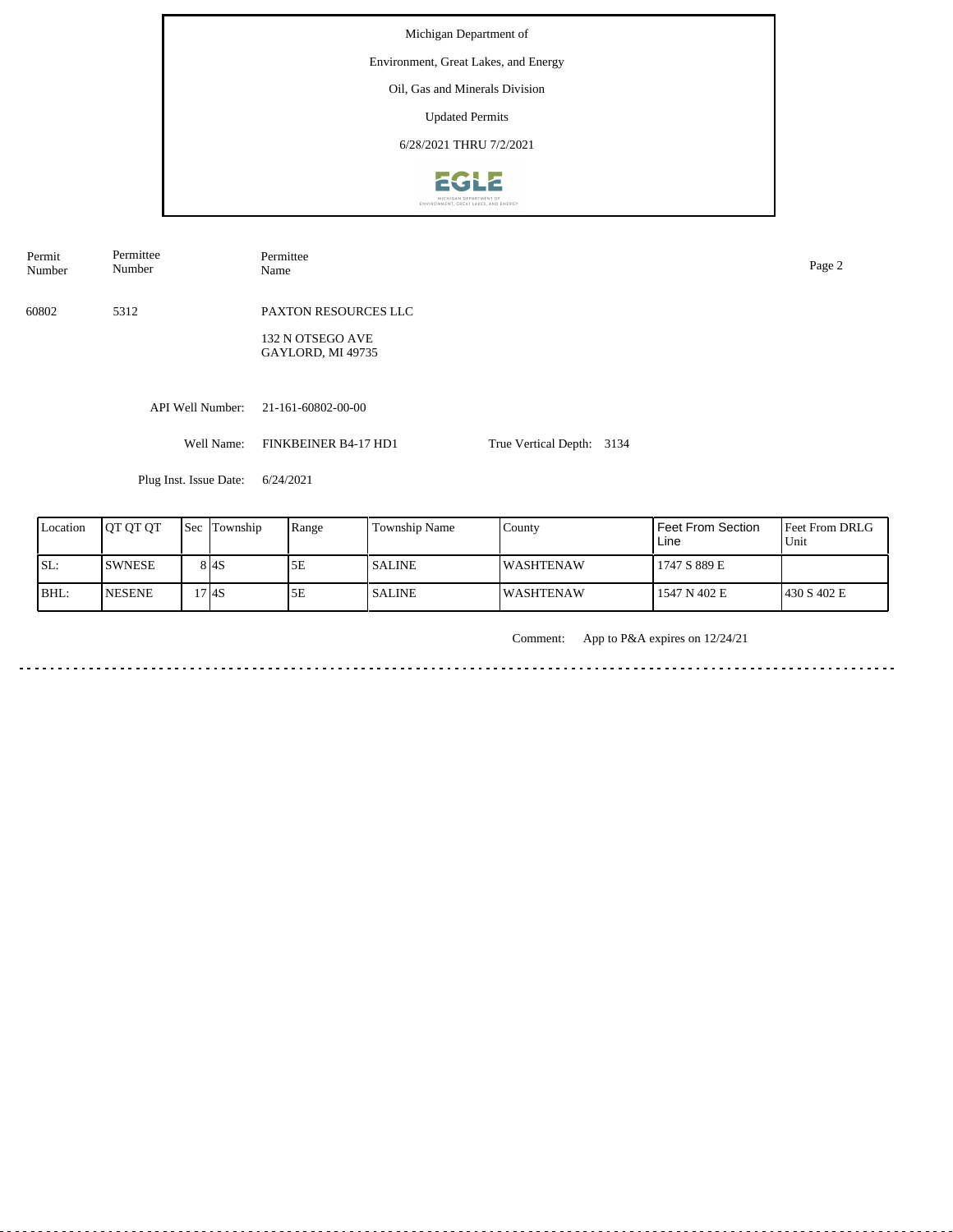## Environment, Great Lakes, and Energy

Oil, Gas and Minerals Division

Updated Permits

6/28/2021 THRU 7/2/2021



Permit Number Permittee Number Permittee Name Page 3

**RECORD OF WELL PLUGGING:**

16780 4428 MID MICHIGAN GAS STORAGE CO PO BOX 2446

HOUSTON, TX 77252-2446 USA

API Well Number: 21-035-16780-00-00

Well Name: MCGC 100

Plugging Date: 6/15/2021

| Location | <b>IOT OT OT</b> | l Sec | Township          | Range | Township Name  | County        | l Feet From Section<br>Line | <b>Feet From DRLG</b><br>Unit |
|----------|------------------|-------|-------------------|-------|----------------|---------------|-----------------------------|-------------------------------|
| ISL:     | ICNNW            |       | 20 <sub>18N</sub> | 15W   | <b>LINCOLN</b> | 'CLARE        | 1270 S 1250 E               |                               |
| BHL:     |                  |       | 20118N            | 5W    | <b>LINCOLN</b> | <b>ICLARE</b> |                             |                               |

16781 4428

MID MICHIGAN GAS STORAGE CO PO BOX 2446

HOUSTON, TX 77252-2446 USA

API Well Number: 21-035-16781-00-00

Well Name: MCGC 87

Plugging Date: 6/8/2021

|     | Location | <b>IOT OT OT</b> | <b>Sec</b> Township | Range | Township Name  | County       | Feet From Section<br>Line | <b>Feet From DRLG</b><br>Unit |
|-----|----------|------------------|---------------------|-------|----------------|--------------|---------------------------|-------------------------------|
| SL: |          | ICNE2NE          | 19 I 18 N           | 5W    | <b>LINCOLN</b> | <b>CLARE</b> | 1320 N 510 E              |                               |
|     | BHL:     | ICNE2NE          | 19 <sub>18N</sub>   | 5W    | <b>LINCOLN</b> | <b>CLARE</b> |                           |                               |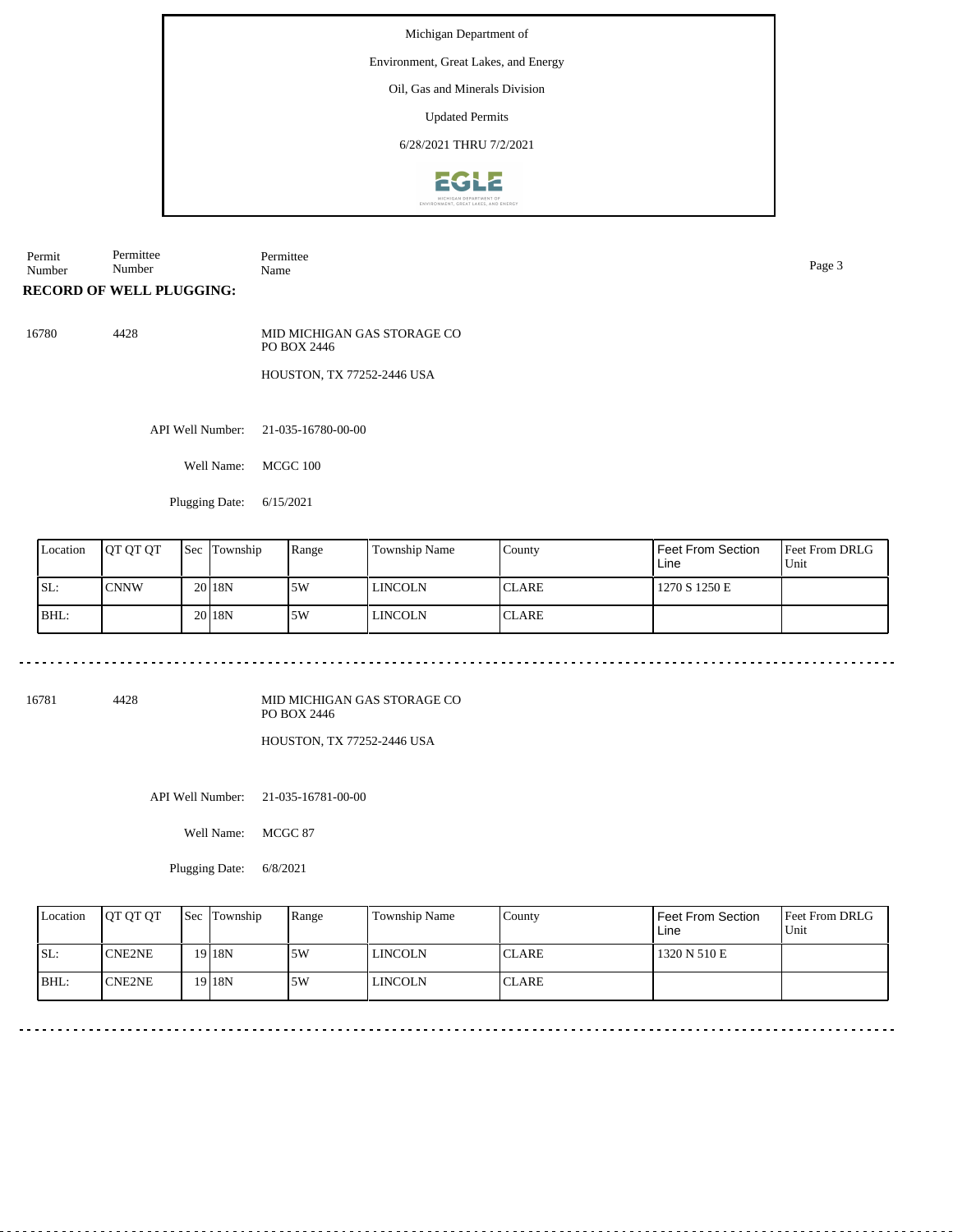## Environment, Great Lakes, and Energy

Oil, Gas and Minerals Division

Updated Permits

6/28/2021 THRU 7/2/2021



Permit Number Permittee Number

Name Page 4

Permittee

28075 4428 MID MICHIGAN GAS STORAGE CO PO BOX 2446

HOUSTON, TX 77252-2446 USA

API Well Number: 21-035-28075-00-00

Well Name: MCGC L-116

Plugging Date: 6/15/2021

| Location | <b>IOT OT OT</b> | <b>Sec</b> | Township | Range | Township Name | County       | Feet From Section<br>Line | <b>Feet From DRLG</b><br>Unit |
|----------|------------------|------------|----------|-------|---------------|--------------|---------------------------|-------------------------------|
| ISL:     | <b>SESENE</b>    |            | 17 18N   | 15W   | LINCOLN       | <b>CLARE</b> | 50 S 183 E                | 150 S 183 E                   |
| BHL:     | <b>SESENE</b>    |            | 17 18N   | 15W   | LINCOLN       | <b>CLARE</b> |                           |                               |

61483 7772

LAMBDA ENERGY RESOURCES LLC 12012 Wickchester Suite 300 Houston, TX 77079 USA

API Well Number: 21-039-62000-00-90

Well Name: STATE FREDERIC 3-16

Plugging Date: 5/28/2021

| Location | <b>IOT OT OT</b> | <b>Sec</b> Township | Range | <b>Township Name</b> | Countv           | Feet From Section<br>Line | <b>Feet From DRLG</b><br>Unit |
|----------|------------------|---------------------|-------|----------------------|------------------|---------------------------|-------------------------------|
| ISL:     | <b>ISWNWNW</b>   | 16 28N              | 4W    | <b>FREDERIC</b>      | <b>ICRAWFORD</b> | 1286 N 158 W              | 1286 N 1168 E                 |
| BHL:     | <b>SWNWNW</b>    | 6 <sub>28N</sub>    | .4W   | <b>FREDERIC</b>      | <b>ICRAWFORD</b> | 1286 N 158 W              | 1286 N 1168 E                 |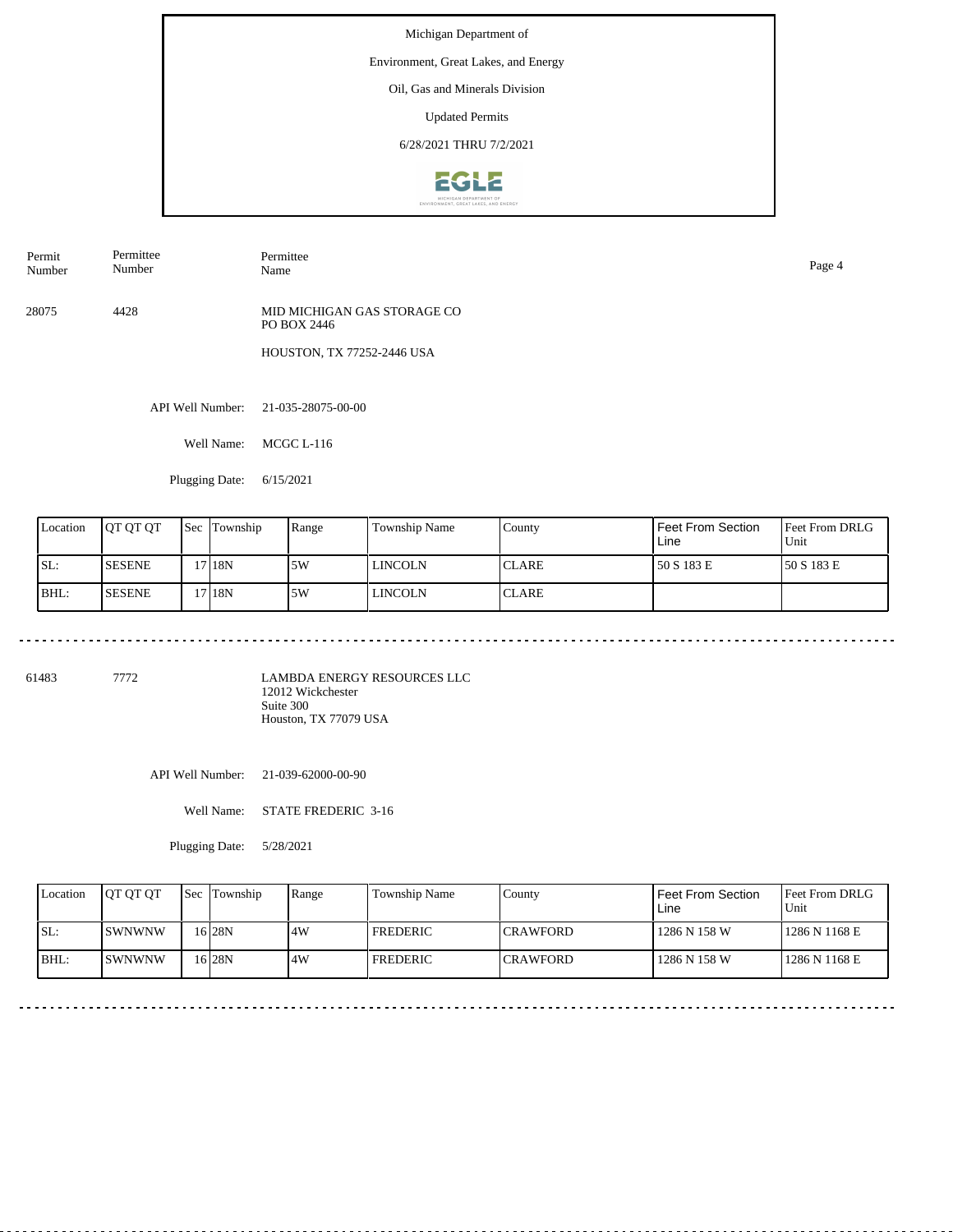Environment, Great Lakes, and Energy

Oil, Gas and Minerals Division

Updated Permits

6/28/2021 THRU 7/2/2021



Permit Number Permittee Number Permittee Name Page 5

## **APPLICATIONS TO CHANGE WELL STATUS:**

21088 491

CONSUMERS ENERGY CO

1945 W PARNALL RD JACKSON, MI 49201

API Well Number: 21-005-21088-00-00

Well Name: BELLGRAPH, RAY G-12

Approval Date: 6/29/2021

| Location | <b>OT OT OT</b> | $\text{Sec}$ | Township | Range | <b>Township Name</b> | County         | Feet From Section<br>Line | <b>Feet From DRLG</b><br>Unit |
|----------|-----------------|--------------|----------|-------|----------------------|----------------|---------------------------|-------------------------------|
| SL:      | <b>CNNW</b>     |              | 14 I 4N  | 13W   | <b>SALEM</b>         | <b>ALLEGAN</b> | 1170 S 1170 E             | 1170 S 1170 E                 |
| BHL:     |                 |              | 14 I 4 N | 13W   | <b>SALEM</b>         | <b>ALLEGAN</b> |                           |                               |

Proposed Rework: ACOWS to convert from gas storage to observation well to be ACOWS to Observation Well

24318 491

CONSUMERS ENERGY CO

#### 1945 W PARNALL RD JACKSON, MI 49201

API Well Number: 21-161-24318-00-00

Well Name: FITZGERALD, W 2(N-211)

Approval Date: 6/24/2021

| Location | <b>OT OT OT</b> | <b>Sec</b> Township | Range | Township Name | County            | Feet From Section<br>Line | <b>Feet From DRLG</b><br>Unit |
|----------|-----------------|---------------------|-------|---------------|-------------------|---------------------------|-------------------------------|
| ISL:     | <b>NESENW</b>   | 2 I 1 S             | 7Ε    | <b>SALEM</b>  | <b>IWASHTENAW</b> | 812 S 330 E               |                               |
| BHL:     | <b>INESENW</b>  | 2 I 1 S             | 7E    | <b>SALEM</b>  | <b>IWASHTENAW</b> | 812 S 330 E               |                               |

| Proposed Rework: |  |  |
|------------------|--|--|
|------------------|--|--|

ACOWS for Miscellaneous

Comment: ACOWS to plugback to 3120', perf and test the Niagaran, expires 12/31/21

executed immediately.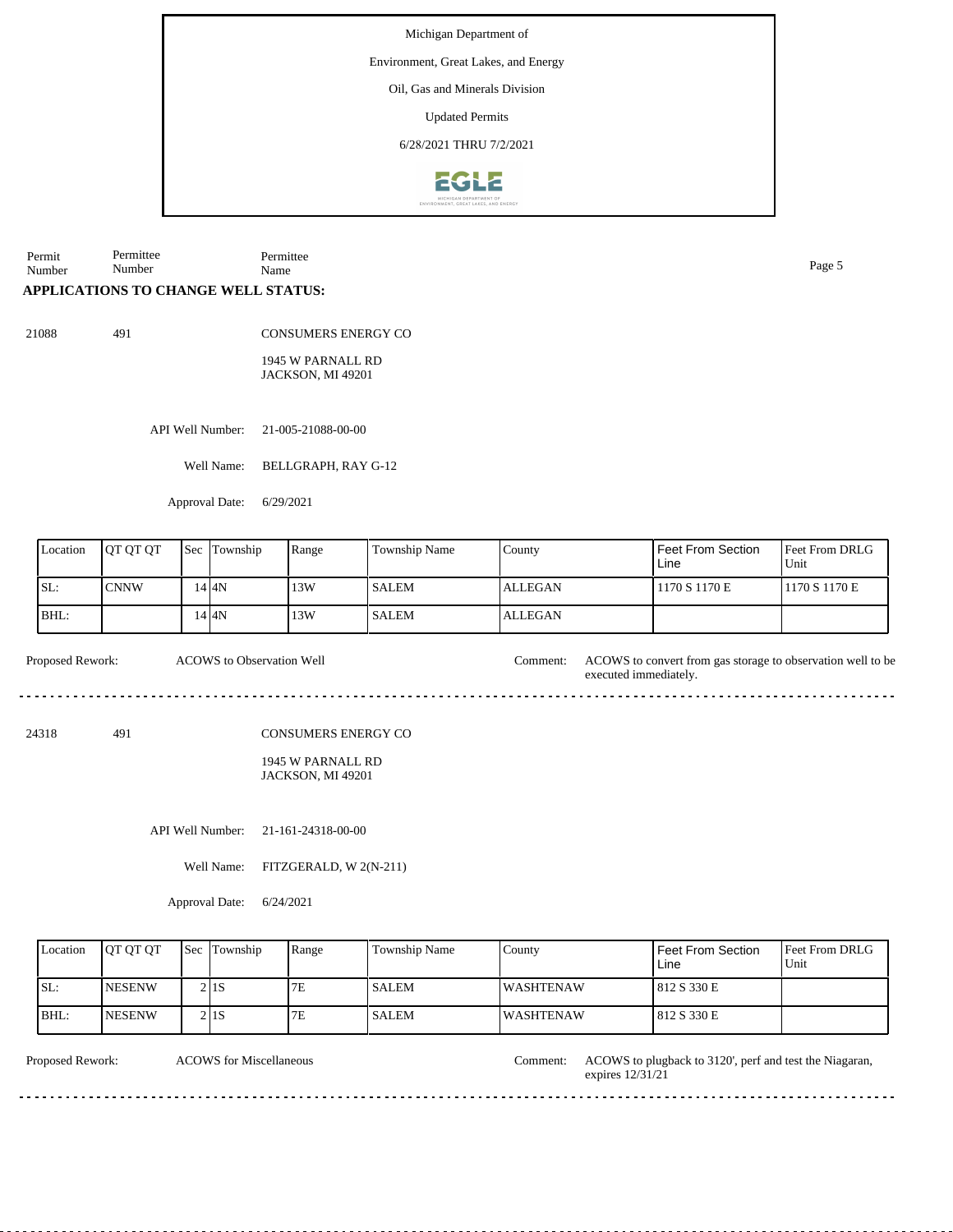# Environment, Great Lakes, and Energy

Oil, Gas and Minerals Division

Updated Permits

6/28/2021 THRU 7/2/2021



Permittee Permittee

38563 7772 LAMBDA ENERGY RESOURCES LLC 12012 Wickchester Suite 300 Houston, TX 77079 USA

API Well Number: 21-113-38563-00-00

Well Name: NORWICH UNIT TRACT 5 40

Approval Date: 6/30/2021

| Location | JOT OT OT      | <b>Sec</b> | Township | Range | Township Name | County            | Feet From Section<br>Line | Feet From DRLG<br>Unit |
|----------|----------------|------------|----------|-------|---------------|-------------------|---------------------------|------------------------|
| ISL:     | <b>INESESE</b> |            | 124N     | 15W   | NORWICH_      | IMISSAUKEE        | 1150 S 120 E              |                        |
| BHL:     | <b>INESESE</b> |            | 124N     | .5W   | NORWICH       | <b>IMISSAUKEE</b> |                           |                        |

Proposed Rework: Temporarily Abandoned Comment: ACOWS for TA expires on 12/31/21

. . . . . . . . . . .

Number

41963 6310

Permit Number

CORE ENERGY LLC

1011 NOTEWARE DRIVE TRAVERSE CITY, MI 49686

API Well Number: 21-137-38852-01-00

Well Name: MROZ & SOULE 11-24

True Vertical Depth: 6830

Approval Date: 6/29/2021

| Location | <b>OT OT OT</b> | <b>Sec</b> Township | Range | Township Name | County         | Feet From Section<br>Line | <b>Feet From DRLG</b><br>Unit |
|----------|-----------------|---------------------|-------|---------------|----------------|---------------------------|-------------------------------|
| SL:      | <b>ISESENE</b>  | 24 <sub>30</sub> N  | 3W    | <b>BAGLEY</b> | IOTSEGO        | 349 S 331 E               | 1473 S 331 E                  |
| BHL:     | <b>ISESENE</b>  | 24 <sub>30</sub> N  | 3W    | <b>BAGLEY</b> | <b>IOTSEGO</b> | 443 S 377 E               | 443 S 377 E                   |

Temporarily Abandoned

<u>. . . . . . . . .</u>

Proposed Rework: Temporarily Abandoned Comment: ACOWS for TA expires on 6/29/22

Name Page 6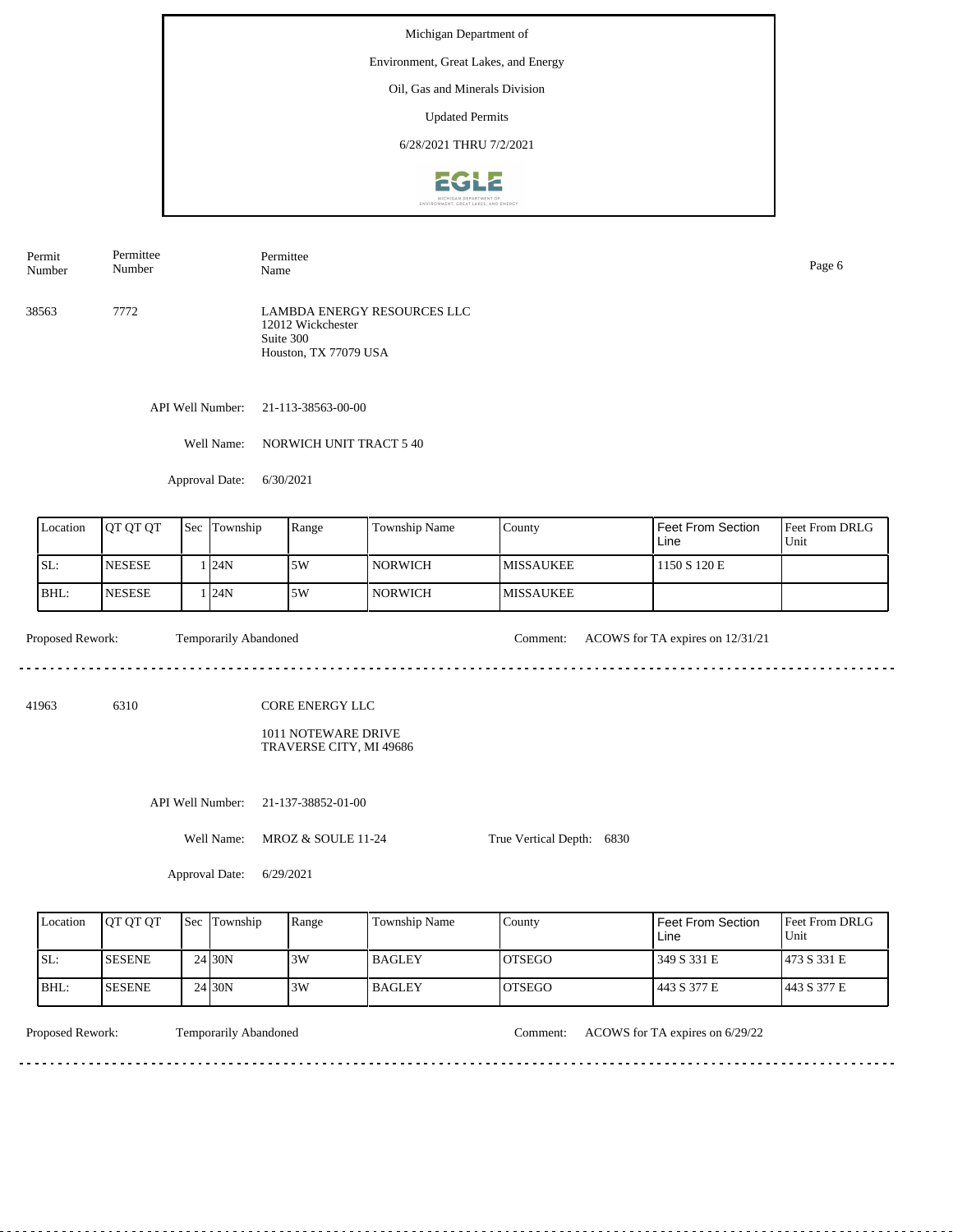#### Environment, Great Lakes, and Energy

Oil, Gas and Minerals Division

Updated Permits

6/28/2021 THRU 7/2/2021



| Permit<br>Number | Permittee<br>$\sim$ $\sim$<br>Number | $\overline{\phantom{a}}$<br>Permittee<br>. .<br>Name | Page |
|------------------|--------------------------------------|------------------------------------------------------|------|
|                  |                                      |                                                      |      |

58627 104 WEST BAY EXPLORATION **COMPANY** 

> 13685 S WEST BAYSHORE DR TRAVERSE CITY, MI 49684

API Well Number: 21-025-58627-00-00

Well Name: DOUBLE EAGLE FARMS 4-12

Approval Date: 6/24/2021

| Location | <b>IOT OT OT</b> | <b>Sec Township</b> | Range | Township Name  | County           | Feet From Section<br>Line | <b>Feet From DRLG</b><br>Unit |
|----------|------------------|---------------------|-------|----------------|------------------|---------------------------|-------------------------------|
| SL:      | <b>ISENENW</b>   | 2 2 2 S             | 5W    | <b>MARENGO</b> | ICALHOUN         | 930 N 2311 W              | 1396 S 330 E                  |
| BHL:     | <b>ISENENW</b>   | 2 2 2 S             | 5W    | <b>MARENGO</b> | <b>I</b> CALHOUN |                           |                               |

Proposed Rework: ACOWS to Perforate and Test Current Formation Comment: ACOWS to perf and test further up in the Trenton expires on 6/24/22 ACOWS to Perforate and Test Current Formation

61051 4605

SCHMUDE OIL INC 2150 S AIRPORT RD WEST SUITE B PO BOX 1008 TRAVERSE CITY, MI 49685-1008

API Well Number: 21-133-60857-01-00

Well Name: SMITH 1-35A

True Vertical Depth: 3720

Approval Date: 3/23/2021

| Location | <b>IOT OT OT</b> | <b>Sec</b> Township | Range | Township Name  | County          | Feet From Section<br>Line | Feet From DRLG<br>Unit |
|----------|------------------|---------------------|-------|----------------|-----------------|---------------------------|------------------------|
| ISL:     | <b>INENWSW</b>   | 35 18N              | 8W    | <b>OSCEOLA</b> | IOSCEOLA        | 2466 S 897 W              |                        |
| BHL:     | <b>ISESWNW</b>   | 35 18N              | 18W   | <b>OSCEOLA</b> | <b>IOSCEOLA</b> | 2284 N 894 W              | 1971 N 419 E           |

Proposed Rework: ACOWS to Plugback and Pulse and Proposed Rework: ACOWS to plugback for kick under new permit expires on ACOWS to Plugback Comment: 3/23/22 . . . . . . . . . . . . . . . . . . . . . . . . . . . . . . . . . .  $- - - - -$